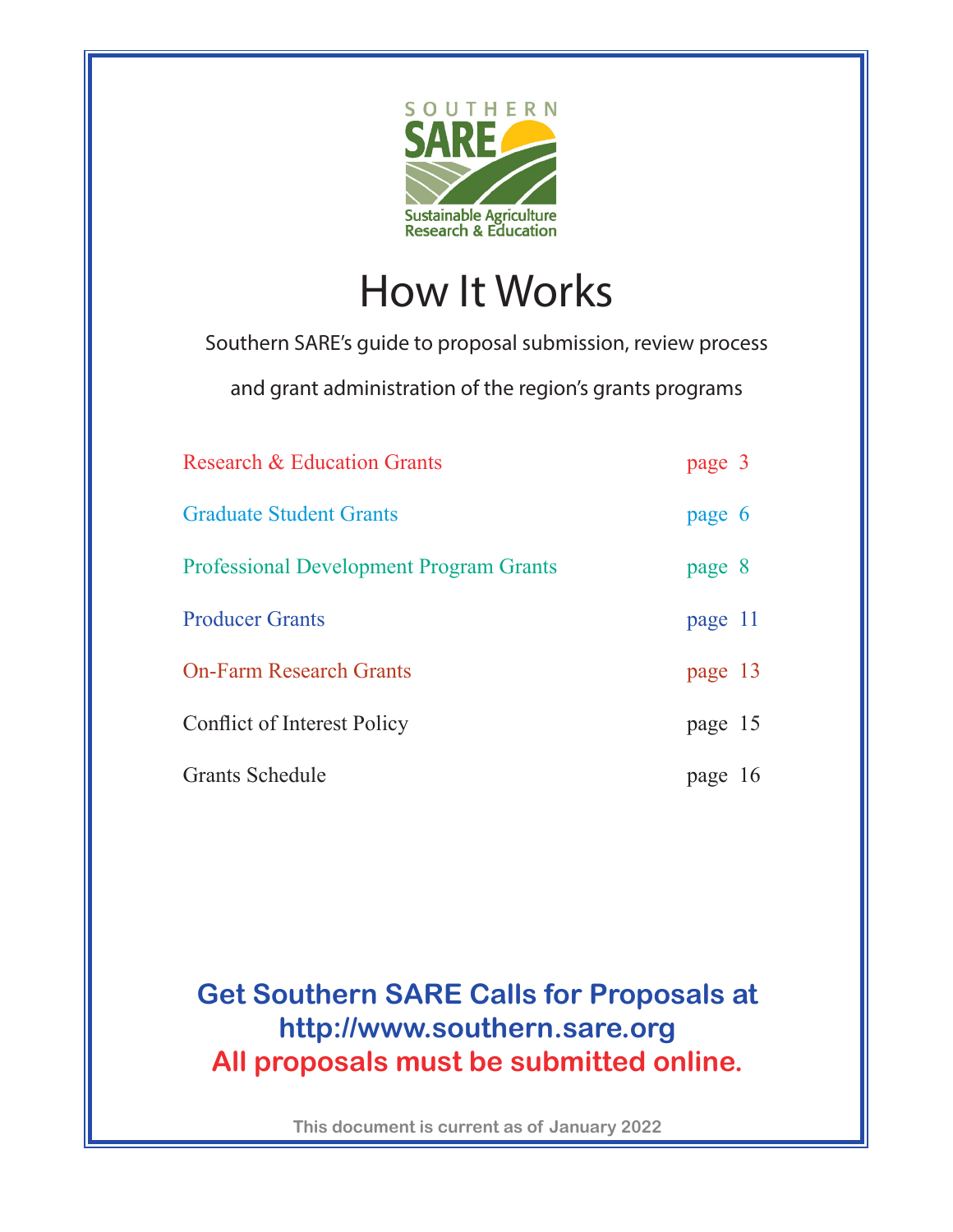## Page 2

Since its inception, the goal of the Sustainable Agriculture Research & Education (SARE) program has been to support farmers, researchers, community organizations and educators as they explore practices that improve stewardship, profitability, and the social and economic health of rural and urban communities.

The primary tools of the SARE program are grants, which are offered annually, and are understood to be the chief lubricant in the development of new approaches and new ideas. SARE seeks out innovation in sustainable agriculture, and rewards grant applicants who offer up interesting, potentially workable ideas.

Southern SARE funds several different competitive grant program, and each type of grant benefits a different constituency.

The Southern SARE **vision statement**, or overarching goal, says that agriculture in the Southern region will be diversified, profitable and fully integrated into the community providing healthy food and fiber by farmers who preserve and restore our natural resources.

In order to help reach that goal the Southern SARE **mission** is to expand knowledge and adoption of sustainable agriculture practices that are economically viable, environmentally sound and good for all members of the community.

These statements guide the grant process. At Southern SARE we continually look for ways to make our grant programs easier to navigate. Grant funds are a boon to researchers, farmers, educators and communities, but the paperwork can be intimidating. This guide will answer questions you may never have thought to ask about how a grant program works.

> For more information about Southern region SARE grants, free publications, research results or educational opportunities: Phone: 770-229-3100 E-mail: ssare@uga.edu http://www.southern.sare.org

*Published by the Southern Region of the Sustainable Agriculture Research and Education (SARE) program. Funded by the USDA National Institute of Food and Agriculture (NIFA), Southern SARE operates under cooperative agreements with the University of Georgia, Fort Valley State University, and the Kerr Center for Sustainable Agriculture to offer competitive grants to advance sustainable agriculture in America's Southern region. This material is based upon work that is supported by the National Institute of Food and Agriculture, U.S. Department of Agriculture, through Southern Sustainable Agriculture Research and Education. USDA is an equal opportunity employer and service provider. Any opinions, findings, conclusions, or recommendations expressed in this publication are those of the author(s) and do not necessarily reflect the view of the U.S. Department of Agriculture.*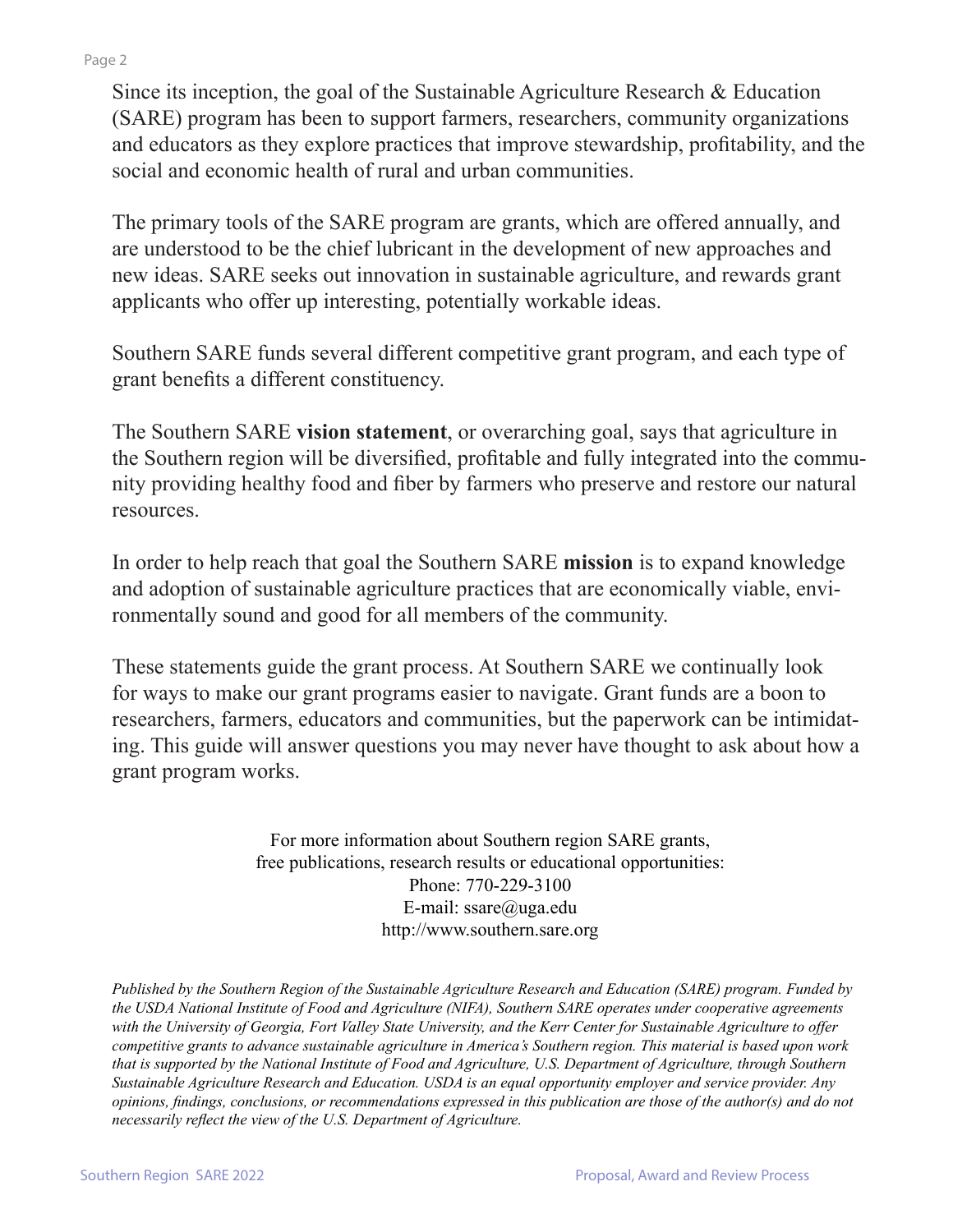## Research and Education Grants

**Research and Education Grants** generally are conducted by teams coordinated by a principal investigator from a university, governmental agency or non-governmental organization. These projects include farmers as participants, and can range up to  $$400,000$  for up to a three-year project. The Research & Education Grants program also includes Education Grants, specifically intended for Education-based activities. Up to \$50,000 can be awarded for these grants.

## **Proposal Process**

Southern SARE uses an online pre-proposal/proposal submission system (SARE Grant Management System) for Research and Education grants. Each year input is solicited from the Administrative Council (AC) on changes needed for the next year's call, including changes in priority areas.

## Distribution of Call

A Southern SARE release schedule of all Calls for Proposals is maintained on the Southern SARE website and also appears in How It Works. CFP distribution includes announcements posted to the website as well as announcements sent by e-mail to Southern Region AC members, state sustainable ag coordinators and current and former project investigators. The release of each CFP is also announced in our newsletter, and on social media sites (http://www.twitter.com/ southernsare) as well as via press releases. Each one is also sent to ATTRA for inclusion in Weekly Harvest, an e-mail service to more than 300 print and online agriculture publications, as well as National Sustainable Agriculture Coalition. For more specialized audiences, some non-public e-mail lists including USDA-ARS and NRCS offices are used when appropriate. The national SARE Outreach Communications Manager has a master distribution list that goes to dozens of lists for specific academic disciplines, RC&Ds, non-profit groups and media outlets. The regional Public Relations Coordinator and the national Outreach Communications Manager coordinate which lists are most appropriate for each CFP. Interested individuals are encouraged to join our e-mailing list for distribution of calls, as well as other Southern SARE news, at our website: http://www.southern.sare.org.

## Contents of Call

The process begins by clicking on the R&E call at the Southern SARE website: http://www.southern.sare.org/grants. The CFP provides a description of the USDA SARE program including the definition of sustainable agriculture found in the SARE authorizing legislation, the program objectives and instructions for online submission.

The CFP notes that all projects must meet the following criteria:

- Project outcomes must focus on developing sustainable agriculture systems or moving existing systems toward sustainable agriculture as first defined in the 1990 Farm Bill.
- The project's central purpose should be research-based with an educational/outreach component to extend the project findings to the public.
- The project should take a systems research approach.

SSARE uses seven priority areas to point applicants to the research topics desired by the AC:

- minority and limited resource farmers;
- organic farming systems;
- environmentally sound practices/agricultural ecosystems;
- marketing/economic development;
- policy, program evaluation and quality of life;
- women in sustainable agriculture
- emerging area

The CFP also notes that reviewers will pay attention to the outcomes of the research project and how they meet the mission of the SARE program.

The CFP provides a discussion of the review process that stresses that projects should be research-based, that farmers and end-user involvement are critical, and an outreach component is required.

The CFP includes "Eleven Tips for Writing a Stronger SARE Proposal."

## **Review Process**

In general, the SSARE review process meets the criteria for evaluation of projects as specified in the Operational Guidelines of the SARE program as authorized by legislation. These include: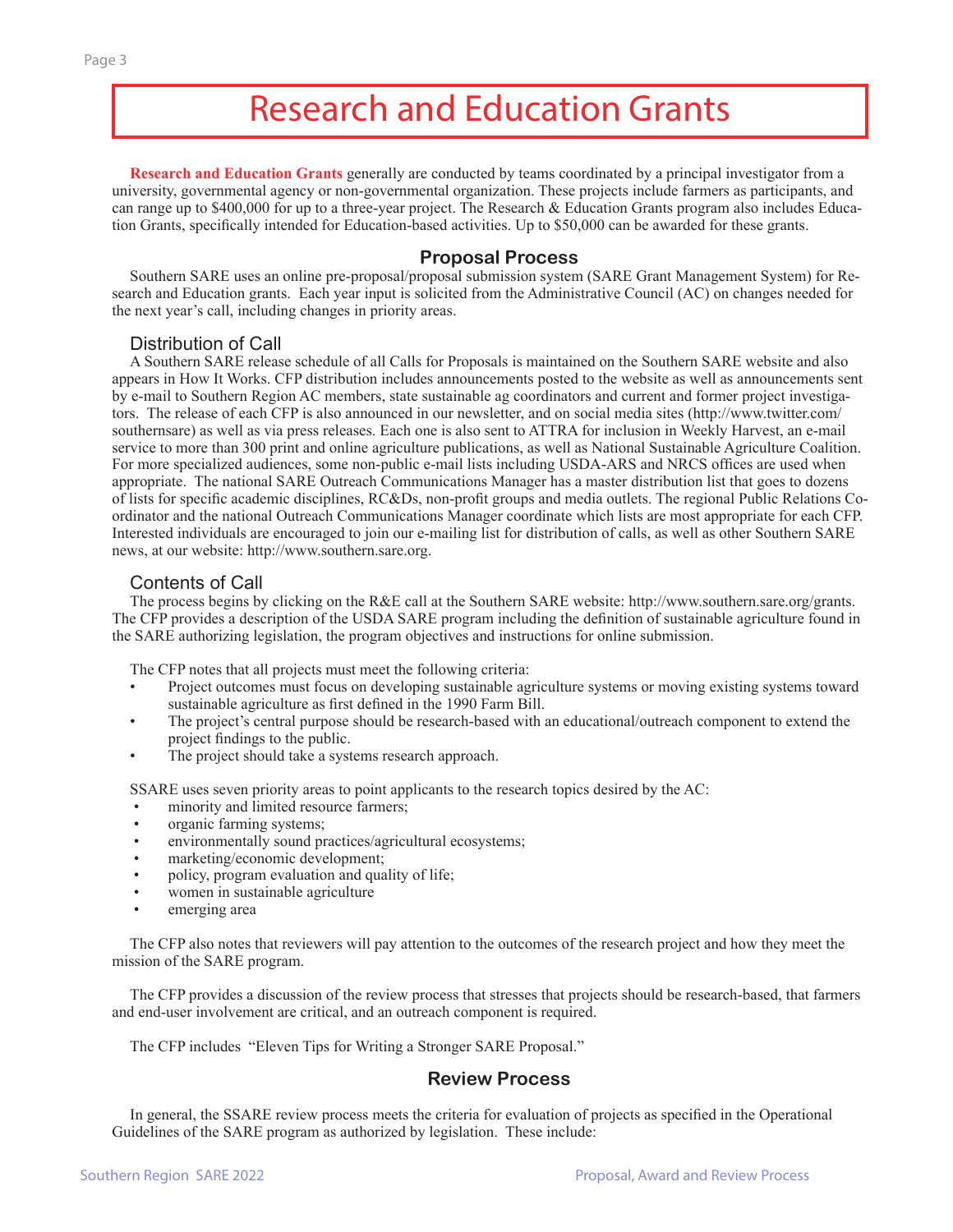Priority for funding projects will be based on needs and opportunities identified by the regional Administrative Council (AC). In general, selection should be on the basis of:

- Relevance of the project to the goals of the program;
- Appropriateness of the design of the project;

National or regional adaptability of the findings and outcomes of the project  $[7 \text{ USC } 5811(c)(1)]$ .

Priority should be given to projects that:

- Closely coordinate research and Extension activities;
- Indicate how findings will be made readily usable by farmers/ranchers and other intended audiences;
- Maximize the direct and meaningful involvement of farmer/ranchers;
- Involve cooperation between farmers/ranchers, non-profit organizations, colleges and universities, and government agencies [7 USC 5811(c)(2)].

The review process incorporates three entities within SSARE: the Administrative Council (AC), the Project Review Committee of the AC (made up of AC members only), and outside technical reviewers. The Project Review Committee is constituted to reflect the composition of the AC. Specifically, the members are made up of at least three farmers, one NGO representative, one from 1890 and one from 1862 institutions, one from the PDP Leadership Committee, one government agency representative, one Quality of Life or Agribusiness representative, and one reviewer from the national SARE office.

The full Administrative Council is involved in screening pre-proposals. All pre-proposals are reviewed by four AC members who vote "yes" or "no." The four reviewers are assigned in a completely random fashion so the same four people are not reading identical proposals. After they have voted "yes" or "no", each AC member provides a brief written explanation for his/her vote -- limited to 50 words. After the AC votes on the pre-proposals, members of the Project Review Committee meet to decide which of the pre-proposals to invite for full proposals. Ordinarily, only those preproposals that received votes of 4 "yes" and 0 "no" or 3 "yes" and 1 "no" are considered for full proposal invitation.

During the preproposal review stage, the Southern SARE Administrative Council (AC) seeks to invite about one-third of the submissions for the full-proposal stage. The Project Review Committee recommends to the AC which projects to invite for full proposals. Not all 4-0, 3-1 preproposals are necessarily invited for further submission.

In deciding which pre-proposals to invite for full proposals, the members of the Project Review Committee first focus primarily on CONCEPTUAL issues:

- 1. Does the pre-proposal focus on sustainable agricultural systems or make existing systems more sustainable?
- 2. Is the central purpose research-based with an educational outreach component to extend the project findings to the public?
- 3. Do the objectives indicate a systems approach to the research?
- 4. Are farmers integrated into the R&E plan?
- 5. Are the objectives clear?
- 6. Are the methods clear and reasonable to meet the objectives?
- 7. Should the PI be invited to submit a full proposal?

PRC reviewers will concentrate on the non-technically reviewed parts of the proposals (i.e. farming systems, relevance to sustainable agriculture, outreach and evaluation).

PIs will not be given a full review of their proposal at the pre-proposal stage. PIs will be able to see the comments written by each of the four AC members who reviewed the proposal.

Comprehensive reviews are undertaken at the full proposal stage. For those submissions invited to the full proposal stage, instructions for online submissions will be provided. When PIs submit their full proposals, the appropriate indirect cost allocations should be added to the budget.

The invited full proposals are submitted in November. Three outside reviewers, selected for their disciplinary expertise, read and comment on each proposal and enter their recommendations in the on-line system. Attention is paid to selecting these members from as many different institutions, disciplines and backgrounds as possible. A breadth of reviewers is desired. Outside technical reviewers will only review the technical sections of the proposal and not the relevance to sustainable agriculture, outreach or evaluation sections. The outside reviewers will be asked to rate each proposal as High Priority, Fundable, Revise/Re-submit in subsequent years with specific suggestions or Not Fundable.

At the winter AC meeting, the Project Review Committee, informed by the Technical Review Committee rankings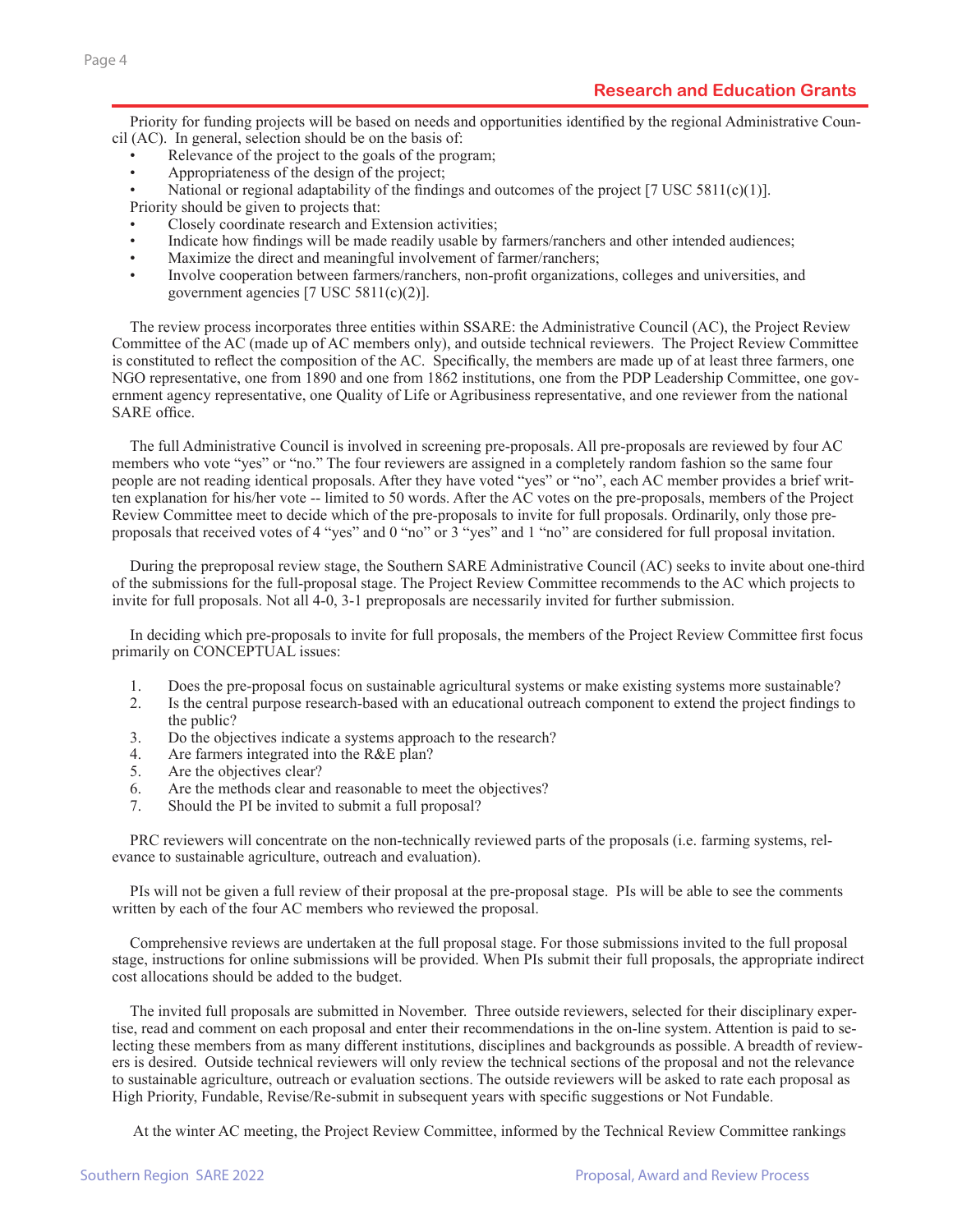## **Research and Education Grants**

and review comments, recommends to the full AC those projects to be funded from the list of proposals. At this stage, budgets are examined. The AC is responsible for ensuring that the selected projects reflect not only scientific merit, but include projects from as many priority areas as possible, from across states, institutions, stakeholder groups and NGOs. In short, the AC looks to approve a diverse and inclusive set of funded projects each year. The comments given to PIs are constructive and explicit. It is important that the review comments be of adequate substance to assist an author in meaningful revision.

The time from submission of a pre-proposal to announcement of awards is from March to February.

### **Award Process**

Award letters are sent to each new project investigator along with any budget alterations. The project investigator revises the project design and budget to reflect the comments and submits this along with a letter of acceptance. All new grantees are given contact information regarding SARE-sponsored projects within their state, state coordinator contacts and other information to facilitate communication among all grant programs.

The SSARE office checks the approved proposal budgets for any mathematical errors and required budgetary detail. Once reviewed, the awarded proposal is sent to the College of Agriculture Business Office where they are reviewed and forwarded to the University of Georgia Sponsored Programs Office. The Sponsored Programs office verifies the grant recipient has an audit on file at the University. A sub-award agreement and a Federal Form 1048 (USDA Certification regarding Debarment) are sent to the grant recipients to be signed. If the project involves animals, the PI must send verification that the project has been reviewed and approved by their university's animal care committee (or the University of Georgia animal care committee if the PI's institution or agency is not affliliated with a university). The verification does not require a site visit by the university animal care committee but is simply a form they complete based on details provided in the proposal. Upon receipt of all necessary completed and signed forms, Sponsored Programs issues the original purchase order to encumber the awarded funds. These forms, along with the sub-award, are forwarded to the UGA Agricultural Business Office.

The Agricultural Business Office verifies the awarded amount and that it was part of the SSARE prime cooperative agreement with USDA and forwards the sub-award to the Contracts and Grants Office. It is here that all sub-award information is entered into the UGA accounting system (i.e., sub-recipient name, address, amount, and period of award). This process may take approximately three months from the time the grant proposal is approved to be funded by SSARE. Grant recipients can begin to expend funds when notified by the SSARE office. However, invoices for reimbursements cannot be accepted and processed until the finalized award process is complete.

Once the award process is finalized, the sub-recipients must submit invoices and supporting documentation for reimbursement. Upon receipt of an invoice, the SSARE accountant will review the invoice for details and allowable charges, update the balance to be paid on the grant, and initiate the process for payment. Grant recipients can expect to receive payment within four weeks. This time period may fluctuate if an invoice is held due to missing information.

## **Reporting Requirements**

The new project is created in the SARE Grant Management System as soon as the contract is signed. The project investigator receives an e-mail from the SARE Grant Management System granting access to the online project. Project Investigators are instructed to set up an online presence in the reporting system. It is through the SARE Grant Management System where project investigators will report on the progress of their project.

Annual Progress Reports are due in April each year until project activities are completed, at which time a Final Report is due. The project's final invoice cannot be paid until the report is submitted and approved. A request for reports is emailed to project investigators in February. Annual Reports are due the first week of April every year. Final Reports are due 45 days after the project ends.

As soon as the Regional Administrator approves the electronic submission, the report is available for public consumption on the internet through the SARE Projects Database. Charts, tables and other supporting data may be submitted electronically.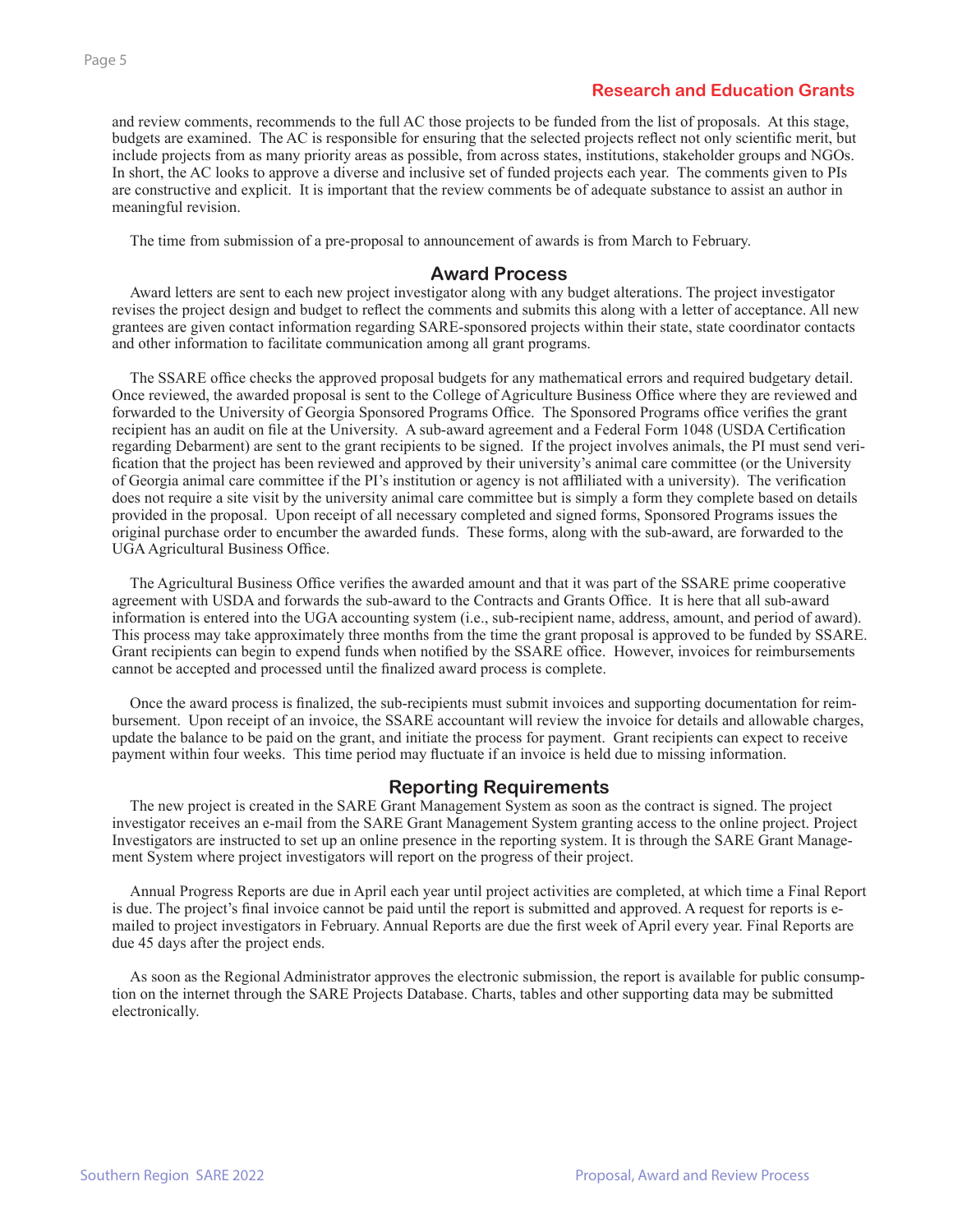## Graduate Student Grants

**Graduate Student Grants** are intended for full-time graduate students (Masters or PhD) enrolled at accredited colleges and universities in the Southern region. Up to \$16,500 will be awarded to each successful applicant for two years of project activities. The funds are paid directly to the university for use on the graduate student's project.

### **Proposal Process**

Southern SARE uses an online proposal submission system (SARE Grant Management System) for Graduate Student Grants. Each year that Graduate Student Grants are offered, input is solicited from the Administrative Council (AC) on changes needed for the call.

### Distribution of Call

 A Southern SARE release schedule of all Calls for Proposals is maintained on the Southern SARE website and also appears in How It Works. CFP distribution includes announcements posted to the website as well as announcements sent by e-mail to Southern Region AC members, state sustainable ag coordinators and current and former project investigators. The release of each CFP is also announced in our newsletter, and on social media sites (http://www.twitter. com/southernsare) as well as via press releases. Each one is also sent to ATTRA for inclusion in Weekly Harvest, an e-mail service to more than 300 print and online agriculture publications, as well as National Sustainable Agriculture Coalition. For more specialized audiences, some non-public e-mail lists including USDA-ARS and NRCS offices are used when appropriate. The national SARE Outreach Communications Manager has a master distribution list that goes to dozens of lists for specific academic disciplines, RC&Ds, non-profit groups and media outlets. The regional Public Relations Coordinator and the national Outreach Communications Manager coordinate which lists are most appropriate for each CFP. Interested individuals are encouraged to join our e-mailing list for distribution of calls, as well as other Southern SARE news, at our website: http://www.southern.sare.org.

### Contents of Call

The Graduate Student Grant CFP is designed to solicit proposals from Master's and PhD students to conduct research projects that promote sustainable agriculture. Because graduate student research projects are, by nature, relatively small and focused research projects, there are no requirements on cooperators other than the student's major professor, who is a co-applicant and the Project Investigator on the proposal.

The CFP provides the USDA definition of sustainable agriculture and a format for proposal submission. It also informs applicants what things are and are not fundable with a Graduate Student Grant. The CFP provides the criteria for proposal review so applicants know how their proposals will be reviewed.

The CFP is released in February and completed proposals are due in May. Awards are made in mid August and announced by September.

The CFP is revised, to some extent, each year based upon the input of the Project Review Committee. Once the committee's input has been incorporated into the new CFP, it is brought before the whole AC for comment, amendment if needed, and approval at the summer AC meeting.

### **Review Process**

Once the proposal submission deadline passes, the Graduate Student Grant proposals are assigned to external technical reviewers through the SARE Grant Management System. Each year, a request is sent out to SSARE e-mail lists for technical reviewers willing to review proposals.

The technical reviewers review the proposals to which they are assigned in the SARE Grant Management System. The proposals scored are based on a series of questions weighted by percentages equal to 100. The higher the score, the more fundable the project, with 100 being a perfect score. They also write review summaries which are used to inform the reviews of the Project Review Committee of the Administrative Council (AC). The review summaries are also ultimately sent out to all applicants with the award notifications.

After the technical reviewers have completed their reviews, the Project Review Committee of the Administrative Council, informed by the technical review rankings and review comments, is assigned as Final Reviewer of the proposals in the SARE Online Management System. The Committee provides a Final Review score of 1-4 (1=nonfundable, 2=marginal funding, 3=fundable, 4=high priority funding). The Final Review scores are used at the AC meeting to select proposals to be recommended for funding. Later, at the same AC meeting, the AC votes on the slate of proposals put forward by the Project Review Committee and approves the proposals to be funded.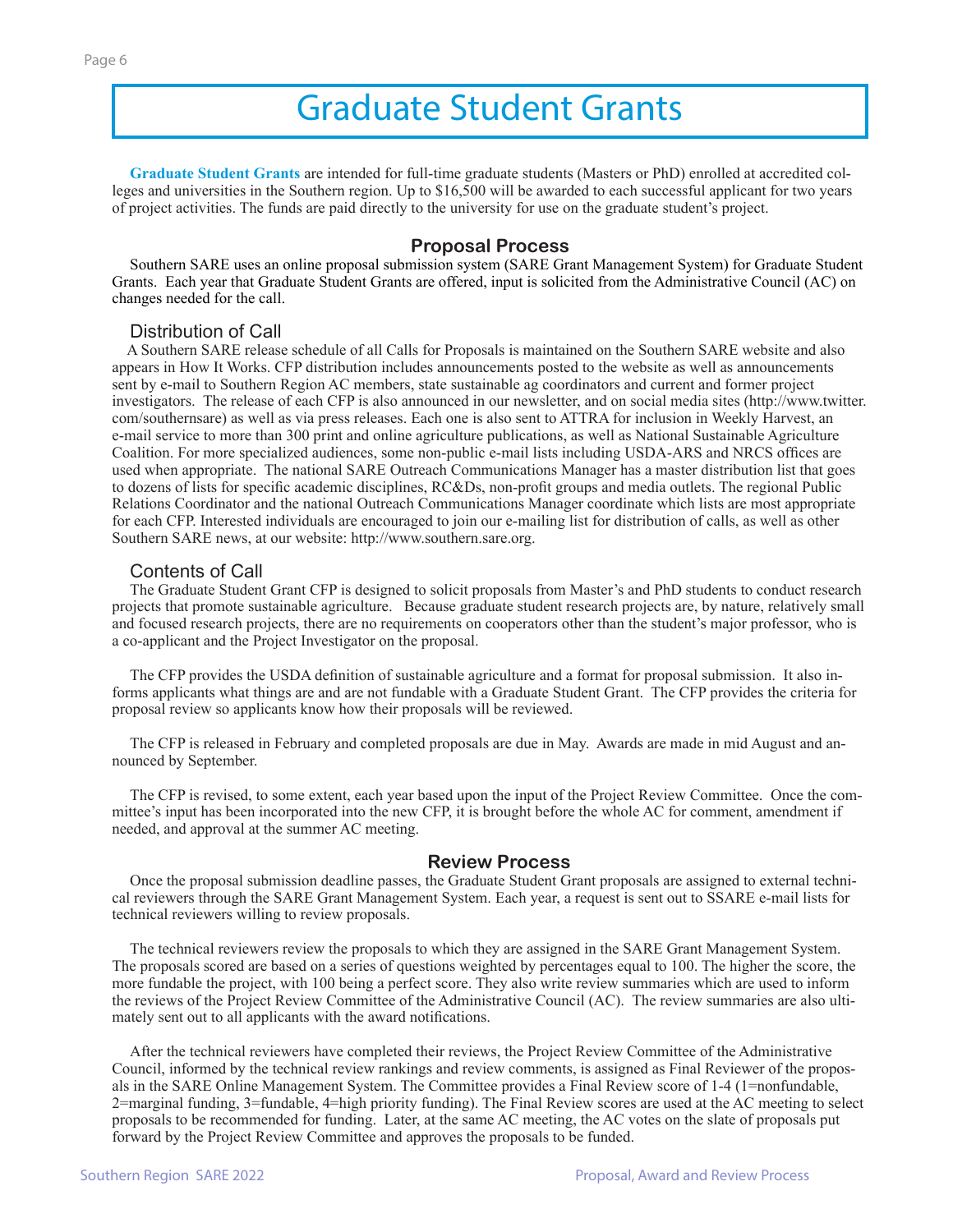The time from submission of a proposal to announcement of awards is from February to August.

### **Award Process**

Award e-mails and letters are sent to each new project investigator along with the technical reviewer comments. State coordinators from the awardee's state are copied so they will know who in their state has received a SSARE grant.

The SSARE office checks the approved proposal budgets for any mathematical errors and required budgetary detail. Once reviewed, the awarded proposal is sent to the College of Agriculture Business Office where it is reviewed and forwarded to the University of Georgia Sponsored Programs Office. The Sponsored Programs Office verifies the grant recipient has an audit on file at the University. A sub-award agreement and a Federal Form 1048 (USDA Certification regarding Debarment) are sent to the grant recipients to be signed. If the project involves animals, the PI must send verification that the project has been reviewed and approved by their university's animal care committee (or the University of Georgia animal care committee if the PI's institution or agency is not affiliated with a university). The verification does not require a site visit by the university animal care committee but is simply a form they complete based on details provided in the proposal. Upon receipt of all necessary completed and signed forms, Sponsored Programs issues the original purchase order to encumber the awarded funds. These forms, along with the sub-award, are forwarded to the UGA Agricultural Business Office.

The Agricultural Business Office verifies the awarded amount and that it was part of the SSARE prime cooperative agreement with USDA and forwards the sub-award to the Contracts and Grants Office. It is here that all sub-award information is entered into the UGA accounting system (i.e., sub-recipient name, address, amount, and period of award). This process may take approximately three months from the time the grant proposal is approved to be funded by SSARE. Grant recipients can begin to expend funds from the date of the award. However, invoices for reimbursements cannot be accepted and processed until the finalized award process is complete.

Once the award process is finalized, the sub-recipients must submit invoices and supporting documentation for reimbursement. Upon receipt of an invoice, the SSARE accountant will review the invoice for details and allowable charges, update the balance to be paid on the grant, and initiate the process for payment. Grant recipients can expect to receive payment within four weeks. This time period may fluctuate if an invoice is held due to missing information.

## **Reporting Requirements**

The new project is created in the SARE Grant Management System as soon as the contract is signed. The project investigator receives an e-mail from the SARE Grant Management System granting access to the online project. Project Investigators are instructed to set up an online presence in the reporting system. It is through the SARE Grant Management System where project investigators will report on the progress of their project.

Annual Progress Reports are due in April each year until project activities are completed, at which time a Final Report is due. The project's final invoice cannot be paid until the report is submitted and approved. A request for reports is emailed to project investigators in February. Annual Reports are due the first week of April every year. Final Reports are due 45 days after the project ends.

As soon as the Regional Administrator approves the electronic submission, the report is available for public consumption on the internet through the SARE Projects Database. Charts, tables and other supporting data may be submitted electronically.

## **Monitoring and Evaluation**

Management of Graduate Student Grant-funded projects is accomplished through telephone and e-mail communication and, if needed, no-cost extensions, budget evaluations and/or adjustments. These methods are used to help Graduate Student grant recipients, as best as is practicable, successfully carry out the objectives of their projects.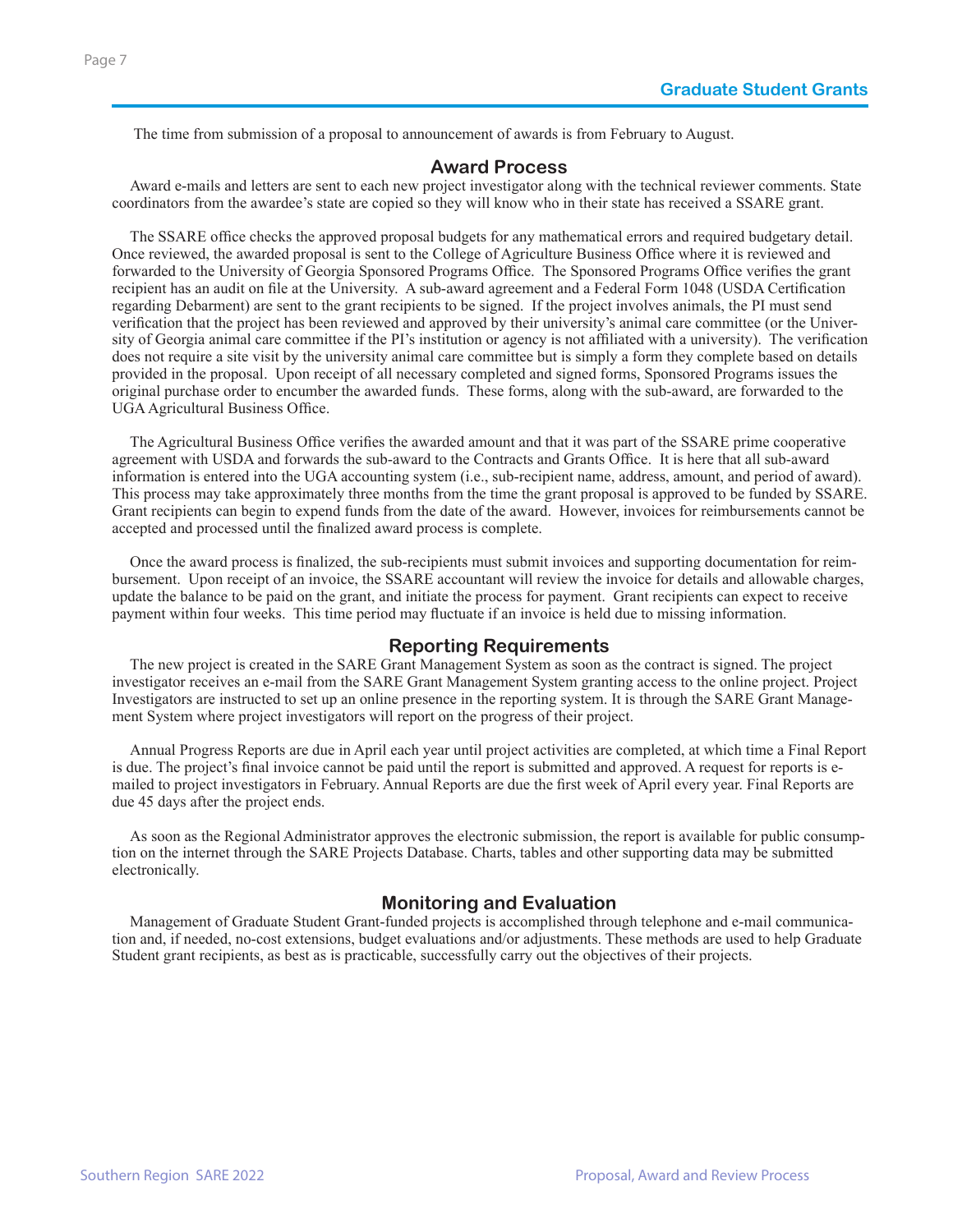## Professional Development Program Grants

**Professional Development Program Grant** projects train agricultural information providers in sustainable agriculture techniques and concepts.

## **Proposal Process**

The PDP program uses the pre-proposal/proposal format and adheres to a similar timetable as the R&E program. As of 2005, submission and review at the full proposals stage have been conducted online. Instructions will be mailed to successful pre-proposal applicants.

## Distribution of Call

 A Southern SARE schedule of release of all Calls for Proposals is maintained on the Southern SARE website and also appears in How It Works. CFP distribution includes announcements posted to the website as well as announcements sent by e-mail to Southern Region AC members, state sustainable ag coordinators, NGO respresentatives, and current and former project investigators. The release of each CFP is also announced in our newsletter, and on social media sites (http://www.twitter.com/southernsare) as well as via press releases. Each one is also sent to ATTRA for inclusion in Weekly Harvest, an e-mail service to more than 300 print and online agriculture publications, as well as National Sustainable Agriculture Coalition. For more specialized audiences, some non-public e-mail lists including USDA-ARS and NRCS offices are used when appropriate. The national SARE Outreach Communications Manager has a master distribution list that goes to dozens of lists for specific academic disciplines, RC&Ds, non-profit groups and media outlets. The regional Public Relations Coordinator and the national Outreach Communications Manager coordinate which lists are most appropriate for each CFP. Interested individuals are encouraged to join our e-mailing list for distribution of calls, as well as other Southern SARE news, at our website: http://www.southern.sare.org.

## Contents of Call

The CFP uses a pass/fail criterion for considering projects:

• Project outcomes must address economic, environmental, and social issues in agriculture, focusing on developing sustainable agriculture systems or moving existing systems toward sustainability as defined in the 1990 Farm Bill.

• A project's central purpose must be to provide or enable training to Cooperative Extension Service agents; USDA field personnel from the Natural Resources Conservation Services, the Farm Services Agency, and other agencies; and other educators, including farmers who, will themselves, serve as trainers. Research projects and farmer-outreach or education projects do not qualify for this funding.

The call provides 9 scoring criteria to include:

- 1. Farmer participation
- 2. Collaboration of diverse groups
- 3. Uses behavior-based objectives
- 4. A coherent evaluation plan
- 5. Makes a case for relevancy to agriculture and Southern agriculture; project uses systems approaches that con sider broad impacts.
- 6. Leverage other inputs and sustain outcomes in the future.
- 7. Appropriate educational methodology.
- 8. Realistic timelines and cost effective budget.
- 9. Develop linkages to other SARE proposals.

The CFP details the pre-proposal format and outline and provides directions for submission (with cover page and budget page templates).

## **Review Process**

The process incorporates three entities within SSARE: the Administrative Council (AC), the PDP Committee of the AC, and an outside review team.

The AC/PDP Committee reviews pre-proposals. The PDP Review Committee completes a conceptual review that ad-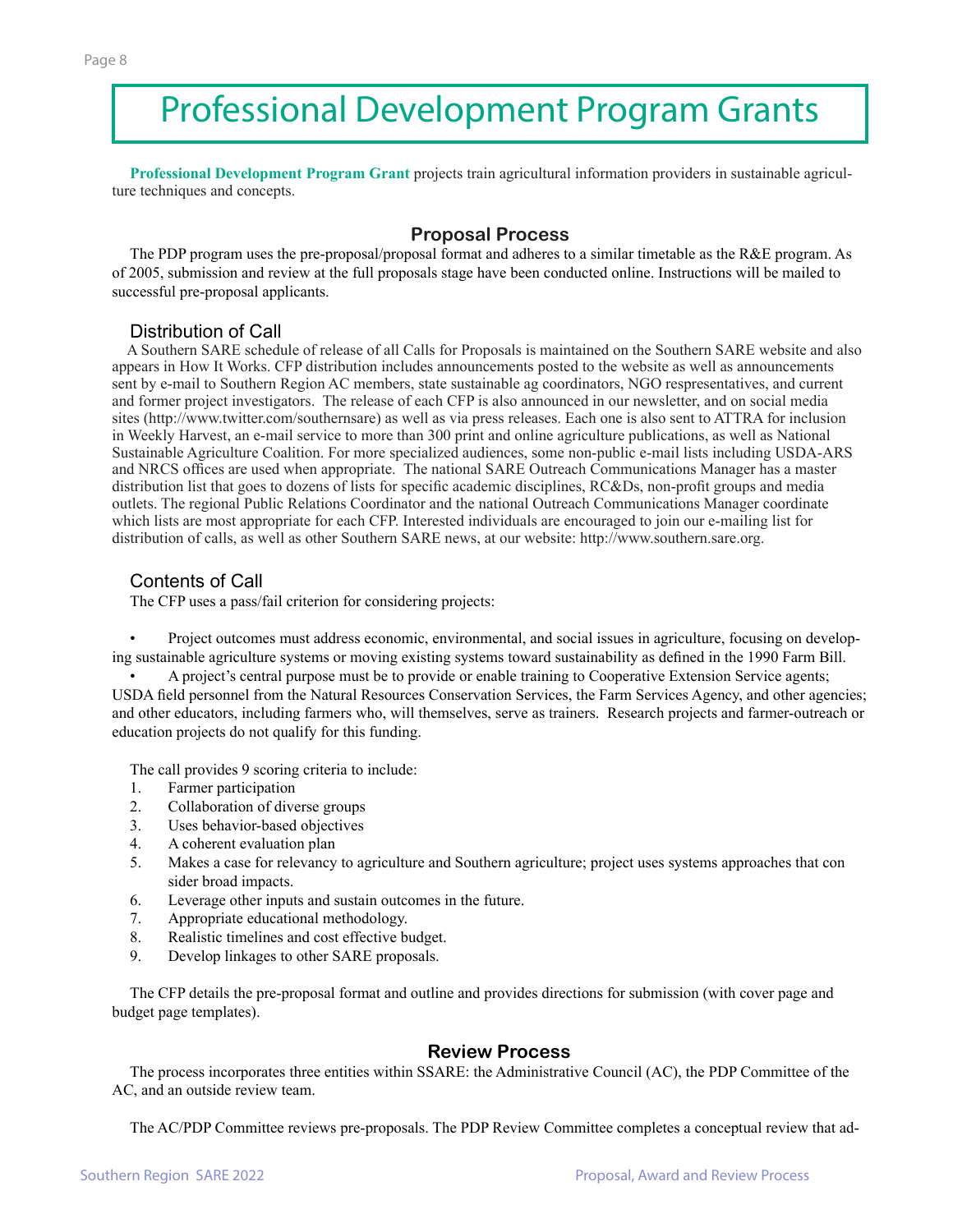dresses the following criteria:

- 1. Does the proposal address all components of sustainable agriculture?
- 2. Is the proposal for training of agricultural professionals?
- 3. Does the proposal reflect a collaborative model with significant players?
- 4. Are the objectives clear?
- 5. Is there linkage to other SARE projects?
- 6. Is there a coherent evaluation plan for project activities?
- 7. Does the proposal define project resources and abilities of participating organizations?
- 8. Is the educational methodology clearly presented and appropriate to achieve the proposal objectives?
- 9. Does the proposal provide a realistic timeline and budget for project activities and objectives?

At the culmination of the review, the AC selects the pre-proposals to submit full proposals. The full proposals are then reviewed by the outside review team made up people who are trained and experienced in developing educational programs for agricultural professionals.

The role of the Outside Review Team is to focus on the theoretical approach of the program design, review the objectives, methods, approaches, design, timeline, and evaluation plan.

The Outside Review Team provides a written review that concentrates on:

- Methods and appropriateness of project design (including objectives and timeline)
- Evaluation and impact design
- Ability of project director and major participants

The AC/PDP Review Team provides the full AC a YES (the theoretical approach to planning design, implementation and evalution of the educational program is sound) or NO (the theoretical approach to planning design, implementation and evalution of the educational program is not sound) based on how each proposal measures up to the nine criteria. Proposals are rated High Priority, Fundable, Revisions Required or Non-Fundable. The strength and weakness of each proposal is clearly stated.

Feedback is restricted to written comments from the Outside Review Team and the AC-PDP Committee. Review feedback is provided to proposal authors only. The AC makes the final decision on funding.

The time from submission of a pre-proposal to announcement of awards is from July to February.

## **Award Process**

Award letters are sent to each new project investigator along with the Project Review Committee comments and any budget alterations. The project investigator revises the project design and budget to reflect the comments and submits this along with a letter of acceptance. All new grantees are given contact information regarding SARE-sponsored projects within their state, state coordinator contacts and other information to facilitate communication among all grant programs.

The PDP Coordinator reviews the budgets and then the S-SARE office checks the approved proposal budgets for any mathematical errors and required budgetary detail. Once reviewed, the awarded proposal is sent to the College of Agriculture Business Office where it is reviewed and forwarded to the University of Georgia Sponsored Programs Office. The Sponsored Programs Office verifies the grant recipient has an audit on file at the University. A sub-award agreement and a Federal Form 1048 (USDA Certification regarding Debarment) are sent to the grant recipients to be signed. If the project involves animals, the PI must send verification that the project has been reviewed and approved by their university's animal care committee (or the University of Georgia animal care committee if the PI's institution or agency is not affliliated with a university). The verification does not require a site visit by the university animal care committee but is simply a form they complete based on details provided in the proposal. Upon receipt of all necessary completed and signed forms, Sponsored Programs issues the original purchase order to encumber the awarded funds. These forms, along with the sub-award, are forwarded to the UGA Agricultural Business Office.

The Agricultural Business Office verifies the awarded amount and that it was part of the SSARE prime cooperative agreement with USDA and forwards the sub-award to the Contracts and Grants Office. It is here that all sub-award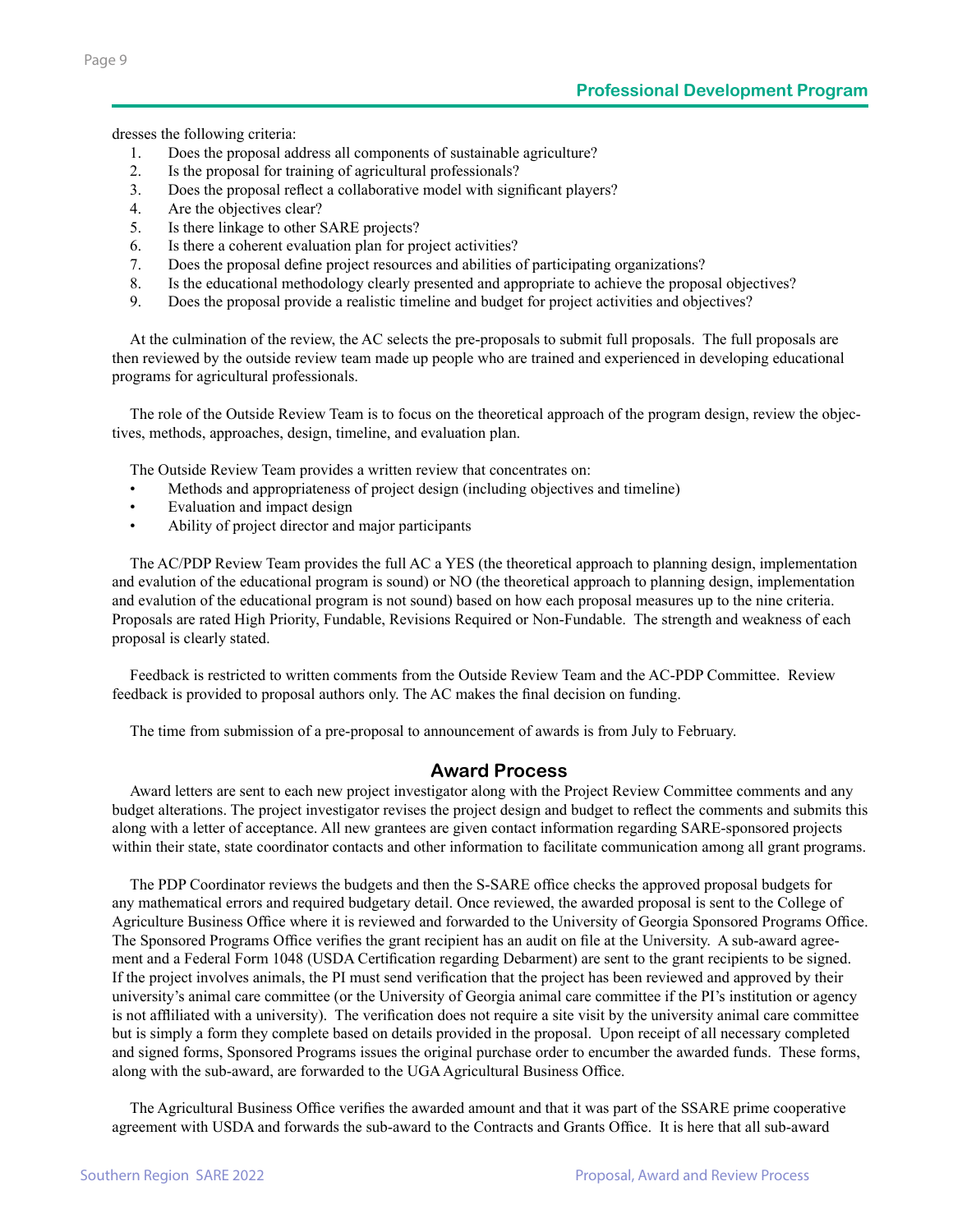information is entered into the UGA accounting system (i.e., sub-recipient name, address, amount, and period of award). This process may take approximately three months from the time the grant proposal is approved to be funded by SSARE. Grant recipients can begin to expend funds from the date of the award. However, invoices for reimbursements cannot be accepted and processed until the finalized award process is complete.

Once the award process is finalized, the sub-recipients must submit invoices and supporting documentation for reimbursement. Upon receipt of an invoice, the SSARE accountant will review the invoice for details and allowable charges, update the balance to be paid on the grant, and initiate the process for payment. Grant recipients can expect to receive payment within four weeks. This time period may fluctuate if an invoice is held due to missing information.

## **Reporting Requirements**

The new project is created in the SARE Grant Management System as soon as the contract is signed. The project investigator receives an e-mail from the SARE Grant Management System granting access to the online project. Project Investigators are instructed to set up an online presence in the reporting system. It is through the SARE Grant Management System where project investigators will report on the progress of their project.

Annual Progress Reports are due in April each year until project activities are completed, at which time a Final Report is due. The project's final invoice cannot be paid until the report is submitted and approved. A request for reports is emailed to project investigators in February. Annual Reports are due the first week of April every year. Final Reports are due 45 days after the project ends.

As soon as the Regional Administrator approves the electronic submission, the report is available for public consumption on the internet through the SARE Projects Database. Charts, tables and other supporting data may be submitted electronically.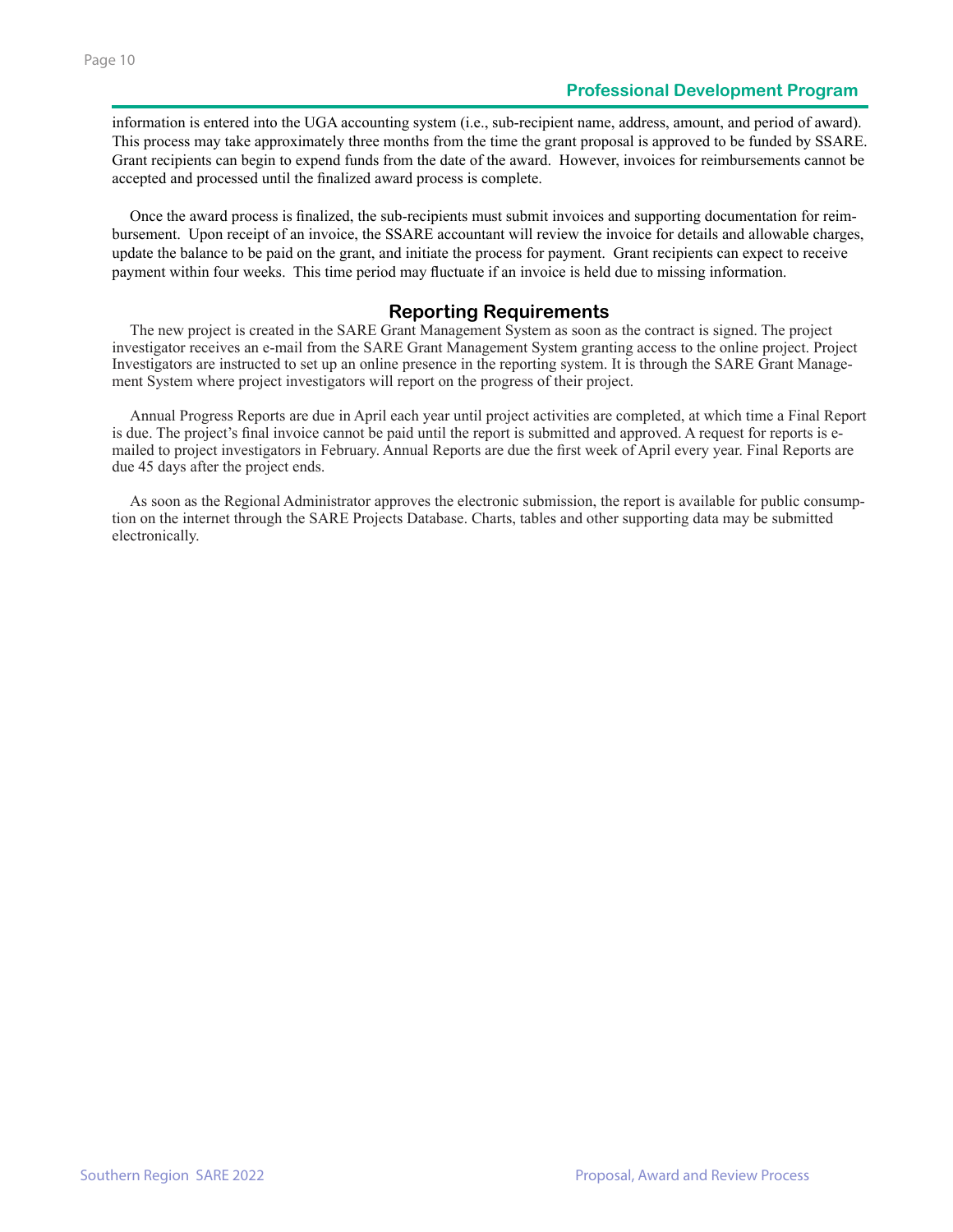## Producer Grants

**Producer Grant** projects are developed, coordinated and conducted by producers or producer organizations. These projects are generally located in one state, often on one farm. There is a \$15,000 limit for funding proposals submitted by an individual producer and a \$20,000 limit on proposals submitted by producer organizations. Projects are limited to two years.

#### **Proposal Process**

Southern SARE uses an online proposal submission system (SARE Grant Management System) for Producer Grants. Each year that Producer Grants are offered, input is solicited from the Administrative Council (AC) on changes needed for the call.

### Distribution of Call

A Southern SARE schedule of release of all Calls for Proposals is maintained on the Southern SARE website and also appears in How It Works. CFP distribution includes announcements posted to the website as well as announcements sent by e-mail to Southern Region AC members, state sustainable ag coordinators and current and former project investigators. The release of each CFP is also announced in our newsletter, and on our social media sites (http://www.twitter.com/ southernsare) as well as via press releases. Each one is also sent to ATTRA for inclusion in Weekly Harvest, an e-mail service to more than 300 print and online agriculture publications, as well as National Sustainable Agriculture Coalition. For more specialized audiences, some non-public e-mail lists including USDA-ARS and NRCS offices are used when appropriate. The national SARE Outreach Communications Manager has a master distribution list that goes to dozens of lists for specific academic disciplines, RC&Ds, non-profit groups and media outlets. The regional Public Relations Coordinator and the national Outreach Communications Manager coordinate which lists are most appropriate for each CFP. Interested individuals are encouraged to join our e-mailing list for distribution of calls, as well as other Southern SARE news, at our website: http://www.southern.sare.org.

#### Contents of Call

The Producer Grant program is a grant program for farmers and/or ranchers. The Call for Proposals (CFP) poses a series of questions and then informs the farmer/rancher applicant of the allowable amount of space they have in which to answer each question. The Producer Grant CFP includes information about a proposal check list for applicants, a sample budget, the guidelines of allowable expenses and review criteria the reviewers use to evaluate each proposal so that the applicants are aware of the criteria upon which their proposals are being reviewed.

The CFP is revised each year based upon the input of the Administrative Council (AC) Producer Grant Committee. Once the CFP is prepared, it is sent to the committee for comments and ultimately, approval. Once the Producer Grant Committee has approved the call, it is presented to the full Administrative Council for approval at the August AC meeting.

### **Review Process**

Once the proposal submission deadline passes, the Producer Grant Committee of the Administrative Council (AC) conducts an initial technical review of the proposals in the SARE Grant Management System. The scores are based on a series of "yes" and "no" questions, as well as questions weighted by percentages equal to 100. The higher the score, the more fundable the project, with 100 being a perfect score. The Committee then meets via conference call ahead of the AC meeting to the discuss proposals that received high scores (generally 80 and higher). The Committee also writes review summaries which are sent out to all applicants with the award notifications. They further review the proposals based on whether or not the proposal is from a farmer or farmer organization and if the proposed project is relevant to sustainable agriculture.

A few weeks after the technical review, the Producer Grant Committee of the AC, informed by its technical review rankings and review comments, meets at the February Administrative Council meeting. The Committee is assigned as Final Reviewer in the SARE Grant Management System and provides a Final Review score of 1-4 (1=nonfundable, 2=marginal funding, 3=fundable, 4=high priority funding). The Final Review scores are used at the AC meeting to fund proposals. The Committee then conducts a second review of the ranked proposals and selects the proposals to be recommended for funding. Later, at the same AC meeting, the AC votes on the slate of proposals put forward by the Producer Grant Committee and approves the proposals to be funded.

The time from submission of a proposal to announcement of awards is from September to February.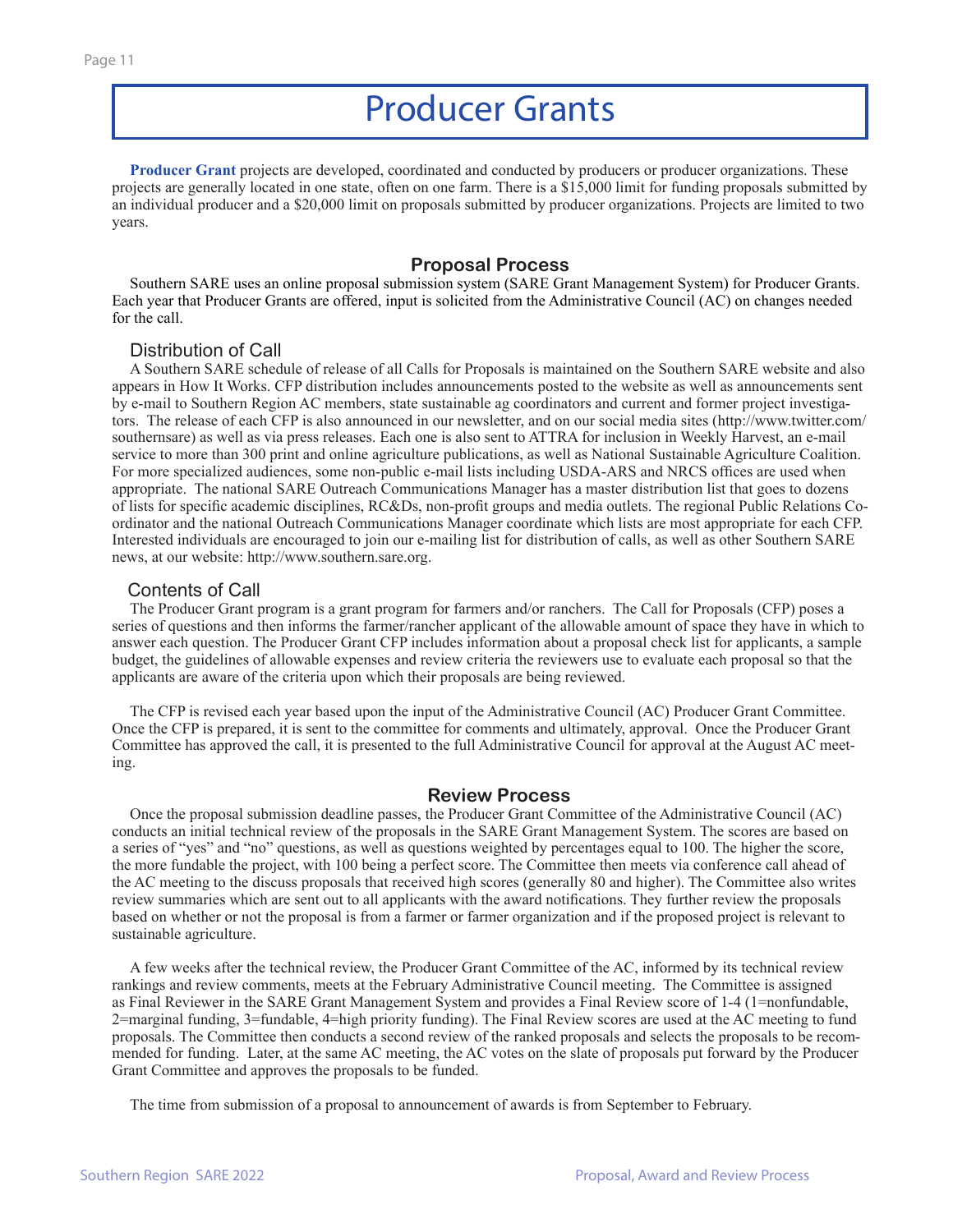## **Award Process**

Award e-mails and letters are sent to each new project investigator along with the technical review comments. State coordinators from the awardee's state are copied so they will know who in their state has received a SSARE grant.

The SSARE office checks the approved proposal budgets for any mathematical errors and required budgetary detail. Once reviewed, the awarded proposal is sent to the College of Agriculture Business Office where they are reviewed and forwarded to the University of Georgia Sponsored Programs Office. The Sponsored Programs Office verifies the grant recipient has an audit on file at the University. A sub-award agreement and a Federal Form 1048 (USDA Certification regarding Debarment) are sent to the grant recipients to be signed. If the project involves animals, the PI must send verification that the project has been reviewed and approved by their university's animal care committee (or the University of Georgia animal care committee if the PI's institution or agency is not affiliated with a university). The verification does not require a site visit by the university animal care committee but is simply a form they complete based on details provided in the proposal. Upon receipt of all necessary completed and signed forms, Sponsored Programs issues the original purchase order to encumber the awarded funds. These forms, along with the sub-award, are forwarded to the UGA Agricultural Business Office.

The Agricultural Business Office verifies the awarded amount and that it was part of the SSARE prime cooperative agreement with USDA and forwards the sub-award to the Contracts and Grants Office. It is here that all sub-award information is entered into the UGA accounting system (i.e., sub-recipient name, address, amount, and period of award). This process may take approximately three months from the time the grant proposal is approved to be funded by SSARE. Grant recipients can begin to expend funds from the date of the award. However, invoices for reimbursements cannot be accepted and processed until the finalized award process is complete.

Once the award process is finalized, the sub-recipients must submit invoices and supporting documentation for reimbursement. Upon receipt of an invoice, the SSARE accountant will review the invoice for details and allowable charges, update the balance to be paid on the grant, and initiate the process for payment. Grant recipients can expect to receive payment within four weeks. This time period may fluctuate if an invoice is held due to missing information.

## **Reporting Requirements**

The new project is created in the SARE Grant Management System as soon as the contract is signed. The project investigator receives an e-mail from the SARE Grant Management System granting access to the online project. Project Investigators are instructed to set up an online presence in the reporting system. It is through the SARE Grant Management System where project investigators will report on the progress of their project.

Annual Progress Reports are due in April each year until project activities are completed, at which time a Final Report is due. The project's final invoice cannot be paid until the report is submitted and approved. A request for reports is emailed to project investigators in February. Annual Reports are due the first week of April every year. Final Reports are due 45 days after the project ends.

As soon as the Regional Administrator approves the electronic submission, the report is available for public consumption on the internet through the SARE Projects Database. Charts, tables and other supporting data may be submitted electronically.

## **Monitoring and Evaluation**

Management of Producer Grant-funded projects is accomplished through telephone and e-mail communication and, if needed, no-cost extensions, budget evaluations and/or adjustments. These methods are used to help Producer Grant recipients, as best as is practicable, successfully carry out the objectives of their projects.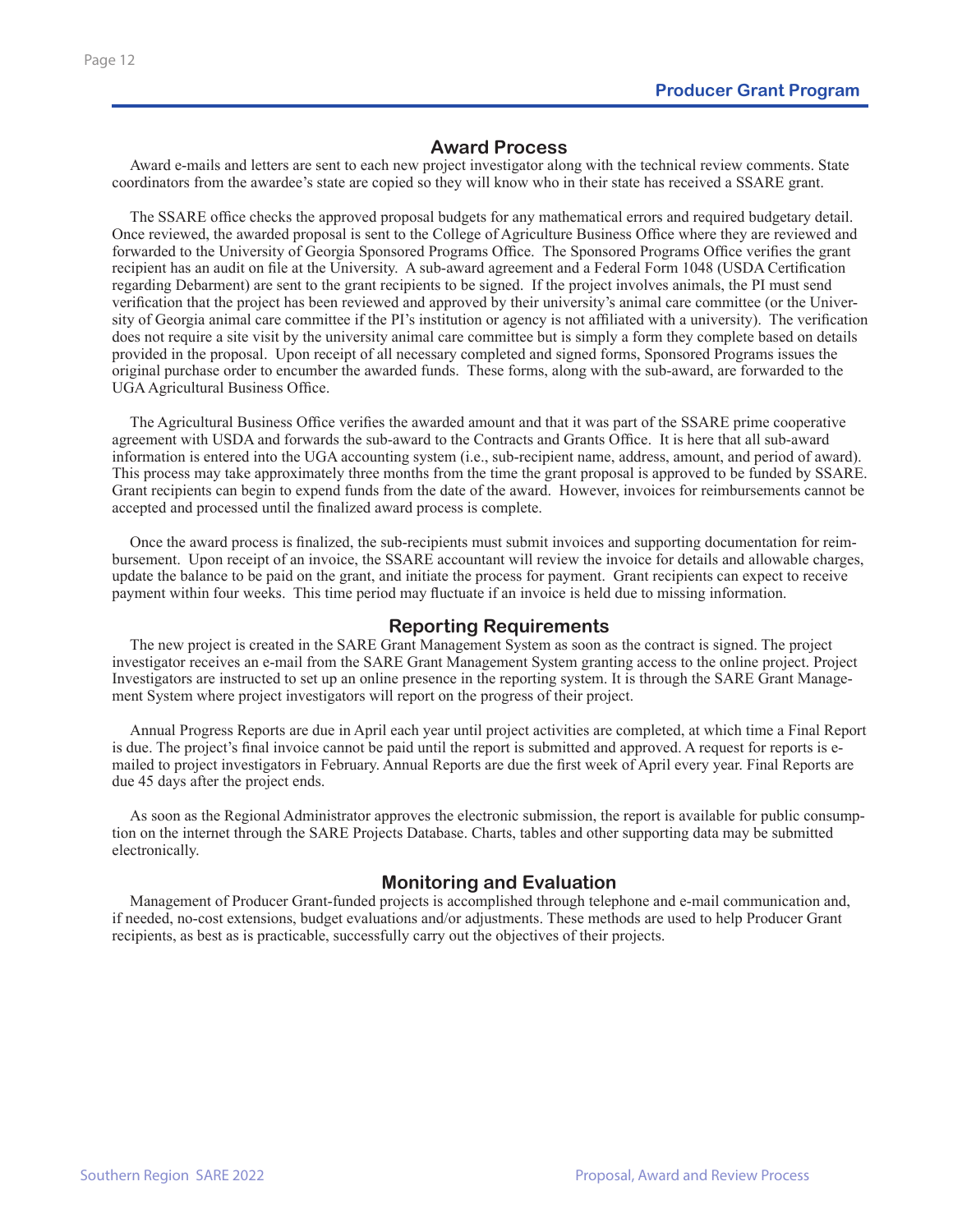## On-Farm Research Grants

**On-Farm Research Grant** projects are conducted by agricultural professionals such as Extension agents, NRCS and/ or NGO personnel who directly work with farmers and ranchers. Cooperators must include at least one producer at all stages of the project. These grants are funded for a maximum of \$20,000 for two years of activities.

### **Proposal Process**

Southern SARE uses an online proposal submission system (SARE Grant Management System) for On-Farm Research Grants. Each year that On-Farm Research Grants are offered, input is solicited from the Administrative Council (AC) on changes needed for the call.

### Distribution of Call

 A Southern SARE schedule of release of all Calls for Proposals is maintained on the Southern SARE website and also appears in How It Works. CFP distribution includes announcements posted to the website as well as announcements sent by e-mail to Southern Region AC members, state sustainable ag coordinators and current and former project investigators. The release of each CFP is also announced in our newsletter, and on our social media sites (http://www. twitter.com/southernsare) as well as via press releases. Each one is also sent to ATTRA for inclusion in Weekly Harvest, an e-mail service to more than 300 print and online agriculture publications, as well as National Sustainable Agriculture Coalition. For more specialized audiences, some non-public e-mail lists including USDA-ARS and NRCS offices are used when appropriate. The national SARE Outreach Communications Manager has a master distribution list that goes to dozens of lists for specific academic disciplines, RC&Ds, non-profit groups and media outlets. The regional Public Relations Coordinator and the national Outreach Communications Manager coordinate which lists are most appropriate for each CFP. Interested individuals are encouraged to join our e-mailing list for distribution of calls, as well as other Southern SARE news, at our website: http://www.southern.sare.org.

#### Contents of Call

The On-farm Research Grant Call for Proposals (CFP) is similar to the Producer Grant CFP with two major exceptions. On-Farm Research Grant PI's are expected to be Extension, NRCS , University, Governmental or NGO personnel who regularly work with producers. Further, they are required to work with at least one producer on their project.

The On-Farm Research Grant program Call for Proposals (CFP) poses a series of questions and then informs the proposal writer of the allowable amount of space they have in which to answer each question. The CFP includes a proposal check list for applicants, the guidelines of allowable expenses, and review criteria the reviewers use to evaluate each proposal so that the applicants are aware of the criteria upon which their proposals are being reviewed.

The CFP is revised each year based upon the input of the Administrative Council (AC) Producer Grant Committee. Once the CFP is prepared, it is sent to the committee for comments and ultimately, approval. Once the Producer Grant Committee has approved the call, it is presented to the Administrative Council for approval at the August AC meeting.

### **Review Process**

Once the proposal submission deadline passes, the On-Farm Research Grant proposals are assigned to external technical reviewers through the SARE Grant Management System. Each year, a request is sent out to SSARE e-mail lists for technical reviewers willing to review proposals.

The technical reviewers review the proposals to which they are assigned in the SARE Grant Management System. The proposals scored are based on a series of questions weighted by percentages equal to 100. The higher the score, the more fundable the project, with 100 being a perfect score. They also write review summaries which are used to inform the reviews of the Producer Grant Committee of the Administrative Council (AC). The review summaries are also ultimately sent out to all applicants with the award notifications.

After the technical reviewers have completed their reviews, the Producer Grant Committee of the Administrative Council, informed by the technical review rankings and review comments, is assigned as Final Reviewer of the proposals in the SARE Online Management System. The Committee provides a Final Review score of 1-4 (1=nonfundable, 2=marginal funding, 3=fundable, 4=high priority funding). The Final Review scores are used at the AC meeting to select proposals to be recommended for funding. Later, at the same AC meeting, the AC votes on the slate of proposals put forward by the Producer Grant Committee and approves the proposals to be funded.

The time from submission of a proposal to announcement of awards is from September to February. **Award Process**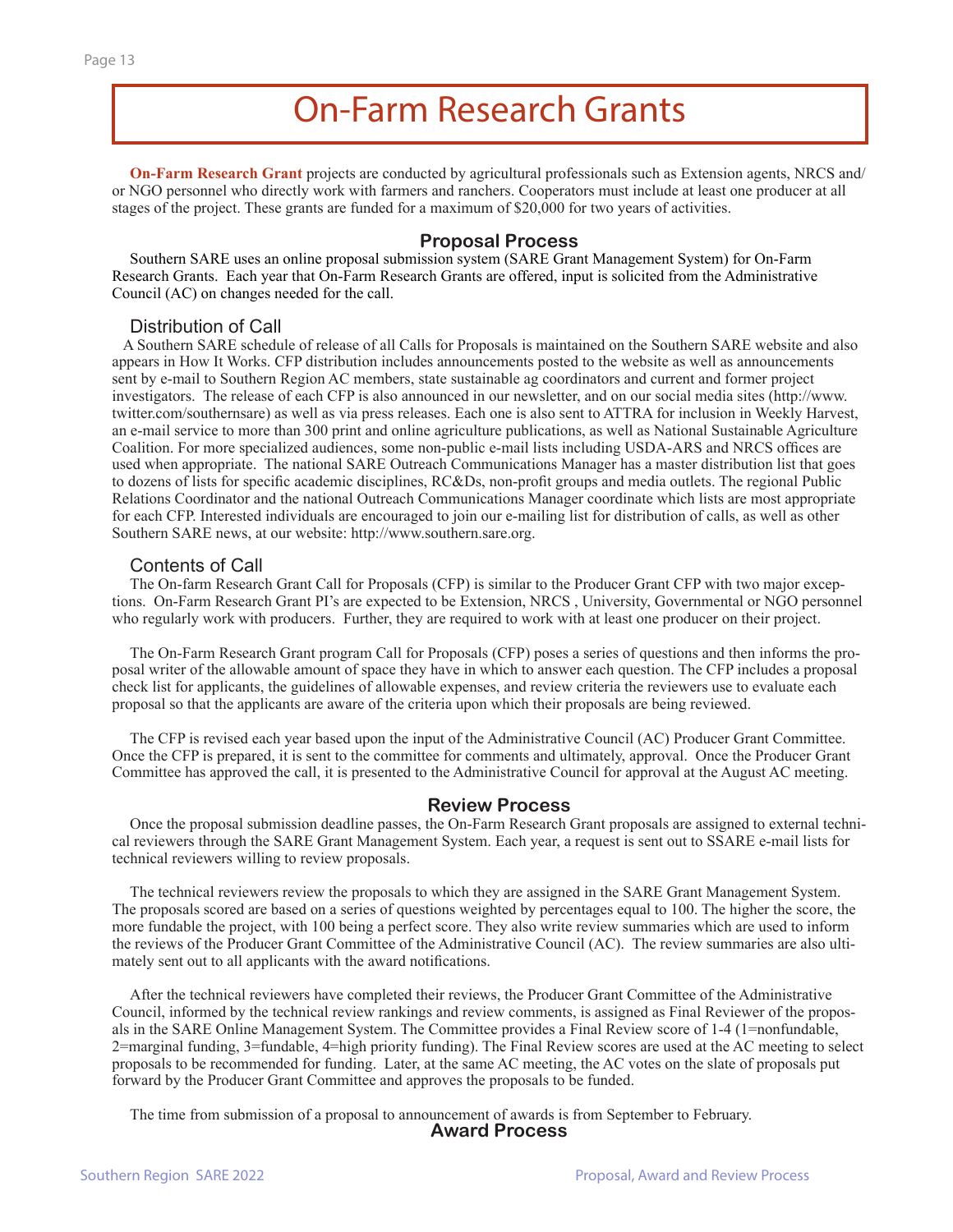Award e-mails and letters are sent to each new project investigator along with the technical reviewer comments. State coordinators from the awardee's state are copied so they will know who in their state has received a SSARE grant.

The SSARE office checks the approved proposal budgets for any mathematical errors and required budgetary detail. Once reviewed, the awarded proposal is sent to the College of Agriculture Business Office where it is reviewed and forwarded to the University of Georgia Sponsored Programs Office. The Sponsored Programs Office verifies the grant recipient has an audit on file at the University. A sub-award agreement and a Federal Form 1048 (USDA Certification regarding Debarment) are sent to the grant recipients to be signed. If the project involves animals, the PI must send verification that the project has been reviewed and approved by their university's animal care committee (or the University of Georgia animal care committee if the PI's institution or agency is not affiliated with a university). The verification does not require a site visit by the university animal care committee but is simply a form they complete based on details provided in the proposal. Upon receipt of all necessary completed and signed forms, Sponsored Programs issues the original purchase order to encumber the awarded funds. These forms, along with the sub-award, are forwarded to the UGA Agricultural Business Office.

The Agricultural Business Office verifies the awarded amount and that it was part of the SSARE prime cooperative agreement with USDA and forwards the sub-award to the Contracts and Grants Office. It is here that all sub-award information is entered into the UGA accounting system (i.e., sub-recipient name, address, amount, and period of award). This process may take approximately three months from the time the grant proposal is approved to be funded by SSARE. Grant recipients can begin to expend funds from the date of the award. However, invoices for reimbursements cannot be accepted and processed until the finalized award process is complete.

Once the award process is finalized, the sub-recipients must submit invoices and supporting documentation for reimbursement. Upon receipt of an invoice, the SSARE accountant will review the invoice for details and allowable charges, update the balance to be paid on the grant, and initiate the process for payment. Grant recipients can expect to receive payment within four weeks. This time period may fluctuate if an invoice is held due to missing information.

### **Reporting Requirements**

The new project is created in the SARE Grant Management System as soon as the contract is signed. The project investigator receives an e-mail from the SARE Grant Management System granting access to the online project. Project Investigators are instructed to set up an online presence in the reporting system. It is through the SARE Grant Management System where project investigators will report on the progress of their project.

Annual Progress Reports are due in April each year until project activities are completed, at which time a Final Report is due. The project's final invoice cannot be paid until the report is submitted and approved. A request for reports is emailed to project investigators in February. Annual Reports are due the first week of April every year. Final Reports are due 45 days after the project ends.

As soon as the Regional Administrator approves the electronic submission, the report is available for public consumption on the internet through the SARE Projects Database. Charts, tables and other supporting data may be submitted electronically.

### **Monitoring and Evaluation**

Management of On-Farm Research Grant-funded projects is accomplished through telephone and e-mail communication and, if needed, no cost extensions, budget evaluations and/or adjustments. These methods are used to help grant recipients, as best as is practicable, successfully carry out the objectives of their projects.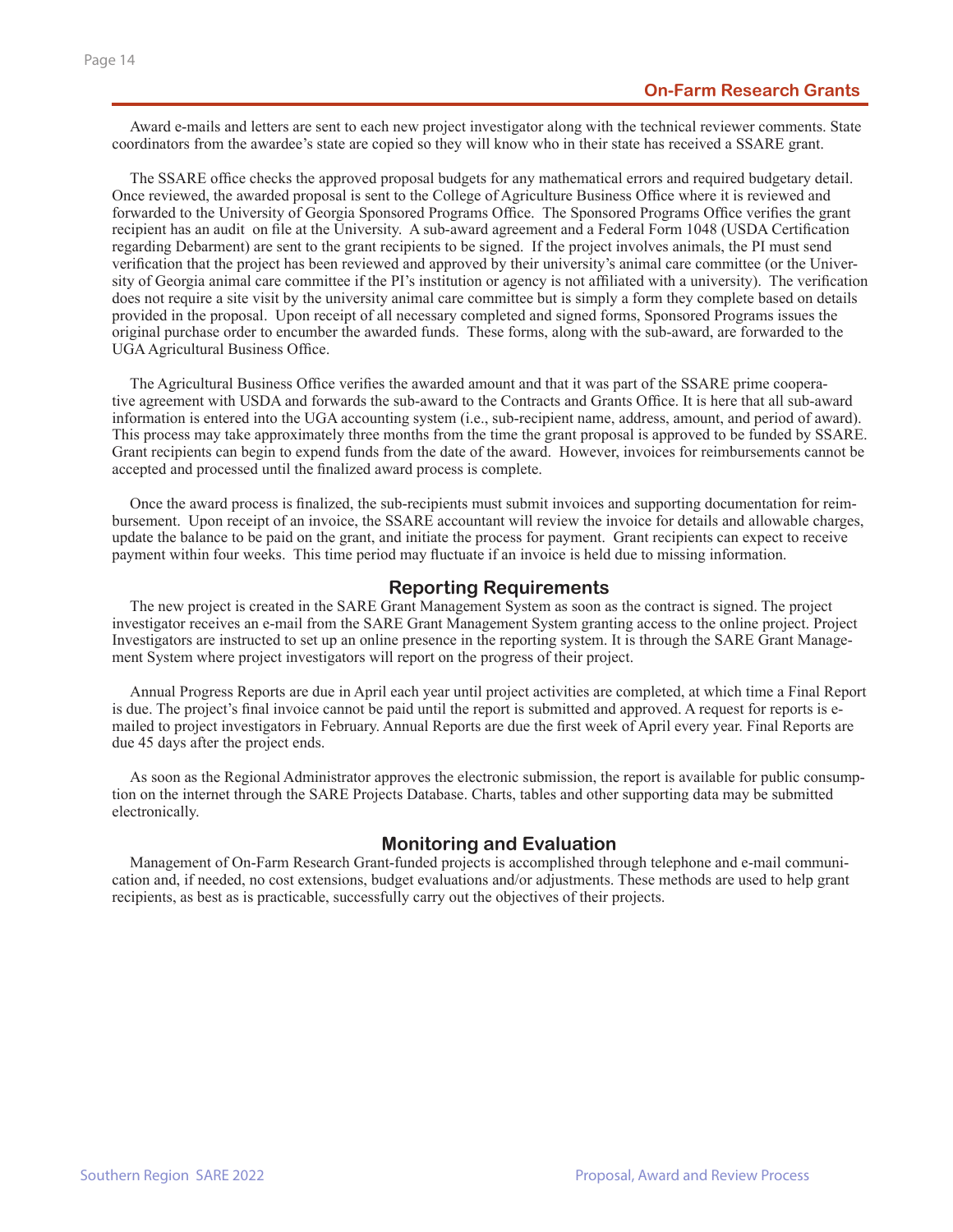## Conflict Of Interest Policy **As Adopted November 22, 2002**

According to the legislation, a member of an AC or technical committee may not participate in the discussion or recommendation of proposed projects if the member has, or had, a professional or business interest in the organization whose grant application is under review. (7USC 5812(c). This language is interpreted and operationalized as follows.

To avoid any conflict of interest, a member of the Administrative Council (AC), Technical Committee, or any ACappointed committees or panels, or staff may not review or participate in the discussion or recommendation regarding any competitive grant proposal with any of the following characteristics:

- 1. From that member's home institution or organization;
- 2 From institutions or organizations for which he/she acts as a paid consultant, or board member;
- 3. From applicants for whom he/she has served as a thesis advisor (or advisee) or a postdoctoral advisor (or advisee) within the past five years;
- 4. From applicants with whom he/she has served as a collaborator on a research proposal or publication within the past five years;
- 5. From applicants for whom he/she has acted as a paid consultant within the past five years;
- 6. From applicants for whom he/she will be a project participant during the current grant cycle;
- 7. That Administrative Council, Technical Committee members, any AC-appointed committees or panels, or staff may not be listed as participants on competitive grant proposals (including producer grants and PDP proposals) under consideration by the committee or panel on which the person serves where they could potentially gain monetary benefits to themselves or other program (benefits do not mean compensation for travel or per diem);
- 8. The statement applies to current members. Those wanting to submit proposals must resign their memberships.
- 9. During the discussion or recommendations of proposed projects, any members with a conflict of interest must leave the room. This applies to the regional coordinators and senior staff.
- 10. Discussion and recommendation should involve individual projects. When a large slate of projects (for example, the Producer Grants) is being voted upon – and individual projects are not being discussed – members with a conflict of interest do not need to leave the room.